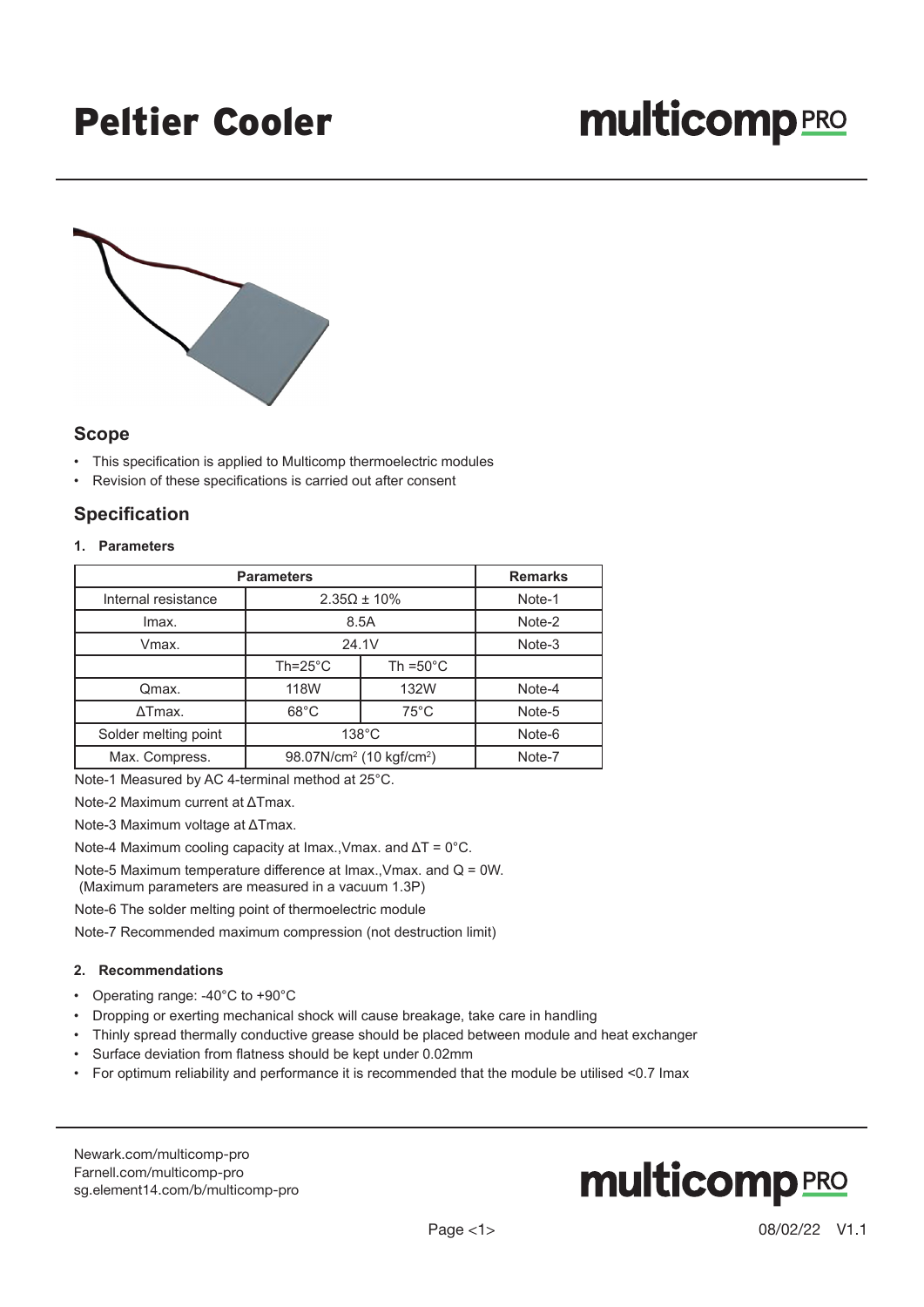# **multicomp**PRO

### **Hot side temperature 27°C**



### **Hot side temperature 50°C**



[Newark.com/multicomp-](https://www.newark.com/multicomp-pro)pro [Farnell.com/multicomp](https://www.farnell.com/multicomp-pro)-pro [sg.element14.com/b/multicomp-pro](https://sg.element14.com/b/multicomp-pro)